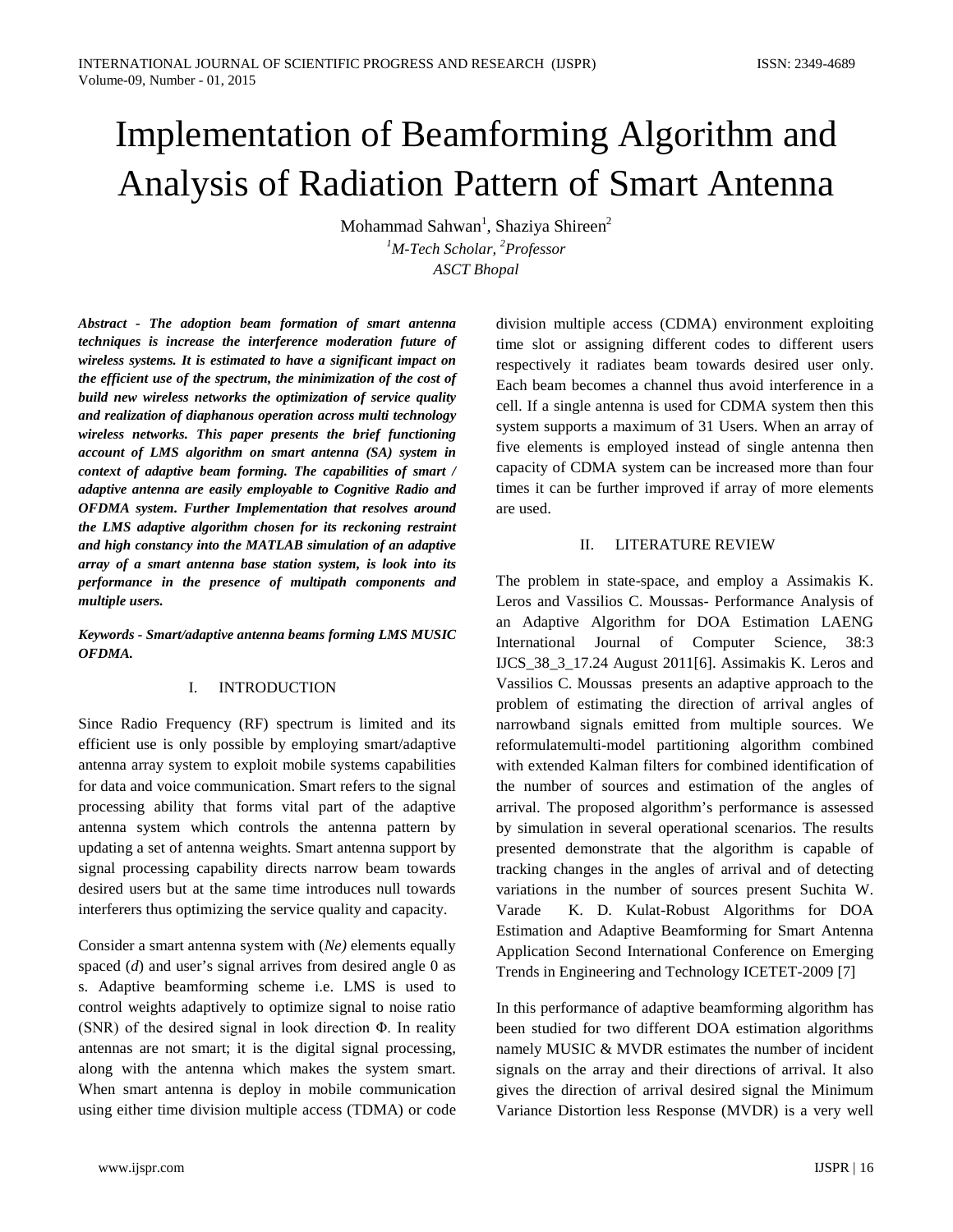known algorithm to obtain the optimum weight vector which maximizes the output signal to noise and interference ratio (SNIR) of multiple antennas.

Reeta Gaokar and Dr. Alice Cheeran -Performance Analysis of Beamforming Algorithms IJECT Vol. 2 Issue 1 March 2011.[5] .In this paper three beamforming techniques Null steering Minimum variance distortionless response (MVDR) and Minimum mean square error (MMSE) are presented simulation has been carried out for all three algorithms Simulation result shows that beamforming reduces the interference power significantly thereby increasing output signal to interference-noise ratio (SINR). This paper includes simulation results and performance analysis of these beamforming techniques depending on the application one of the methods is selected for deployment of beamforming antenna.

## III. 3. DIRECTION OF ARRIVAL

A was programed that simulates the DOA algorithm. Thefunction receives the reception time of two elements (antennas) and the distance between them from the main program. The algorithm used in this simulation based on time delay algorithm mentioned insection which locate User Position based on the difference in Signal arriving time between two array elements. The algorithm calculates DOA using equation and the returns the angle of the user (DOA).function named DOA. The first one performs the direction of arrival (DOA) estimation and determines the number of incoming signals. The second part performs the DOA classification. It is find that which signals originate from the user and which ones from the interferers.

Third part consists beam forming algorithm It forms an antenna pattern with a main beam steered in the direction of the user while minimizing the influence of the interfering signals and the noise

# *3.1. ADAPTIVE BEAMFORMING*

The adaptive algorithm used in the signal processing has a profound effect on the performance of a Smart Antenna system. Although the smart antenna system is sometimes called the ―Space Division Multiple Access it is not the antenna that is smart. The function of an antenna is to convert electrical signals into electromagnetic waves or vice versa but nothing else. The adaptive algorithm is the one that gives a smart antenna system its intelligence without an adaptive algorithm the original signals can no longer be extracted. In the fixed weight beam forming approach the arrival angles does not change with time so the optimum weight would not need to be adjusted. However if desired arrival angles change with time it is necessary to devise an optimization scheme that operates on-the-fly so as to keep recalculating the optimum array weight that's done by using adaptive beam forming algorithm.

# *3.2 LEAST MEAN SQUARES ALGORITHM*

This algorithm was first developed by Widrow and Hoff in 1960. The design of this algorithm was stimulated by the Wiener-Hopf equation. By modifying the set of Wiener-Hopf equations with the stochastic gradient approach a simple adaptive algorithm that can be updated recursively we developed. This algorithm was later on known as the least-mean-square (LMS) algorithm. The algorithm contains three steps in each recursion: the computation of the Processed signal with the current set of weights the generation of the error between the processed signal and the desired signal and the adjustment of the weights with the new error information by the gradient method. This algorithm like the preceding one requires a reference signal and it computes the weight vector using the equation.

 $w(n + 1) = w(n) + \mu x(n)[d * (n) - x^H(n)w(n)]$ 

# *3.3 MAXIMUM SIGNAL TO INTERFERENCE RATIO*

MUSIC algorithm is a high resolution Multiples Signal Classification technique based on exploiting the Eigen structure of the input covariance matrix. It is provide information about the number of signals DOA of each signal Strengths and cross correlations between incident signals noise power etc. Consider an N-element linear array that detects M signals impinging on it whose directions of arrival need to be known.

# *3.4. MINIMUM VARIANCEN DISTORTIONLESS RESPONSE METHOD*

The peaks in the MVDR angular spectrum occur whenever the steering vector is orthogonal to the noise subspace. This technique minimizes the involvement of the undesired interferences by minimizing the output power while maintaining the gain along the look direction to be constant.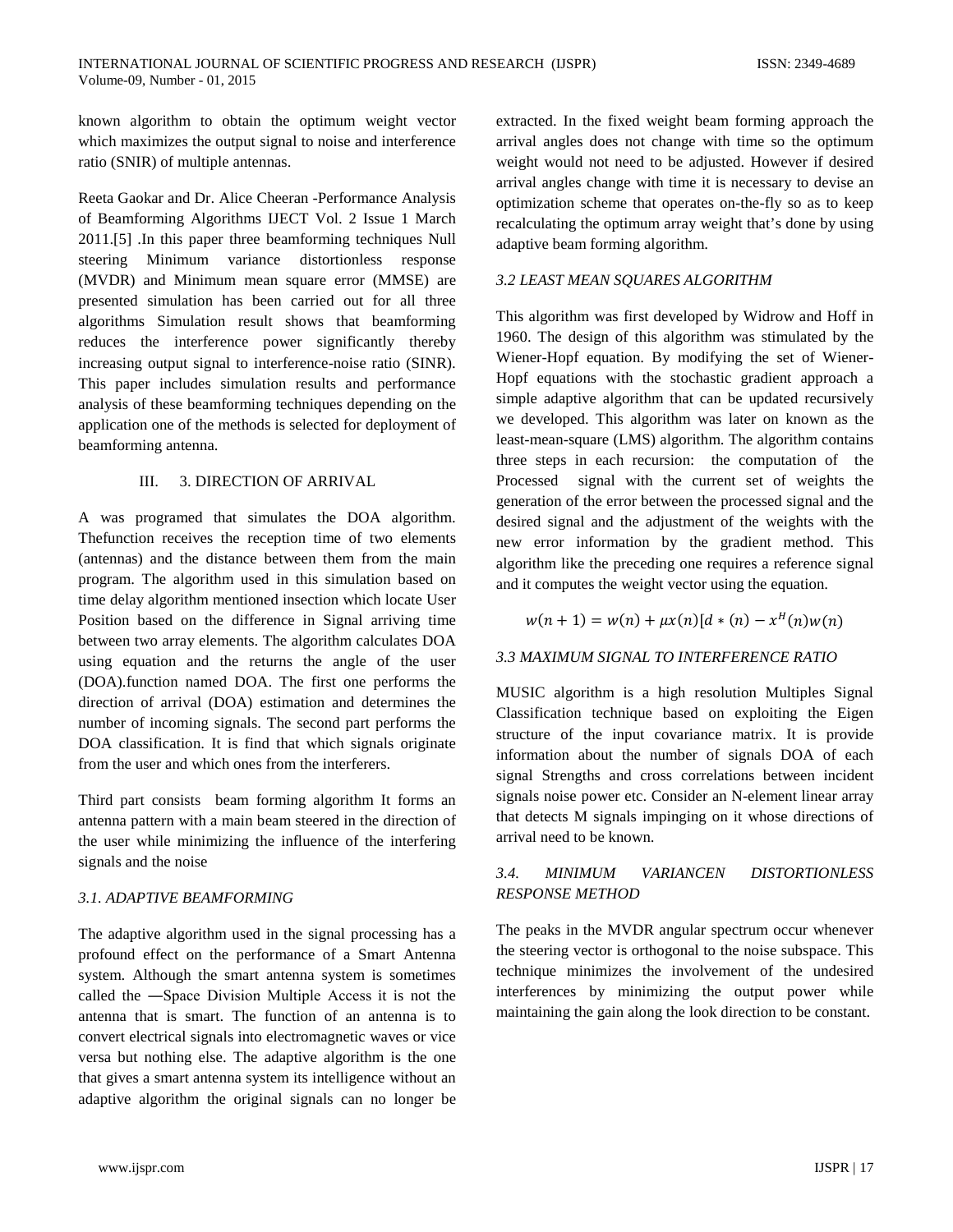## *INPUT PARAMETERS*

| Name of input parameters   | Values   |
|----------------------------|----------|
| Angle of signal            | 10,20,30 |
| Power of incoming signal   | 1,2,3    |
| No of snapshot             | 200      |
| <b>SNR</b>                 | 60       |
| No of Array                | 8.7      |
| Iteration of LMS algorithm | 200      |
| No of desired signal       |          |

#### IV. RESULT

In this figure we display the simulation result of smart antenna using direction of arrival (DOA) estimation and MUSIC algorithm for same angle and different power with SNR=60 and N=8 elements.)



In this figure we display the simulation result of smart antenna using direction of arrival (DOA) estimation and MVDR algorithm for same angle with  $SNR=60$  and  $N=7$ elements.



## V. CONCLUSION

The LMS algorithm is most commonly used adaptive algorithm because of its simplicity and a sensible performance. Since it is an iterative algorithm it can be used in a extremely time-varying signal environment. It has a stable and robust performance in opposition to different signal conditions. It may not have a really fast convergence speed when we are compare to other complex algorithms like the Recursive Least Square (RLS). It converges with slow speeds when the environment yields a correlation matrix R possessing a large Eigen spread. Generally traffic conditions are not static the user and interferer locations and the signal environment are varying with time in which case the weights will not have enough time to converge when adapted at an identical rate.

#### **REFERENCES**

- [1] J. Razavilar F. Rashid-Farrokhi and K. J. R. Liu "Software radio architecture with smart antennas: a tutorial on algorithms and complexity" IEEE Journal on Selected Areas in Communications Vol.17 No. 4 pp. 662-676 April 2012.
- [2] LAL. C. GODARA Senior Member IEEE "Applications of Antenna Arrays to Mobile Communications Part II; Beam-Forming and Directional of Arrival Considerations" Proceeding of the IEEE VOL. 85 NO. 8 pp. 1195-1245 August 2012.
- [3] Assimakis K. Leros and Vassilios C. Moussas- Performance Analysis of an Adaptive Algorithm for DOA Estimation IAENG International Journal of Computer Science 38:3 IJCS\_38\_3\_17.24 August 2011
- [4] Md. Bakhar Dr. Vani R.M and Dr. P. V. Hunagund "Eigen Structure Based Direction of Arrival Estimation Algorithms for Smart Antenna Systems" IJCSNS International Journal of Computer Science and Network Security VOL. 9 NO. 11 pp. 96-100 November 2009.
- [5] S. W VARADE and K. D. KULAT Robust Algorithms for DOA Estimation and Adaptive Beamforming for Smart Antenna Application 2nd intl. conf. on Emerging Trends in Eng. and Tech. (ICETET) 2009 pp. 1195-1200.
- [6] Simon Haykin Adaptive Filter Theory third edition (New Jersey Prentice-Hall Inc. 2008).
- [7] Rappaport T.S. Liberti J.C.: Smart Antennas for Wireless Communication. Prentice Hall NJ (1999)
- [8] F. E. Fakoukakis S. G. Diamantis A. P. Orfanides and G. A. kyriacou "Development of an Adaptive and a Switched Beam Smart Antenna System for Wireless Communications" Progress in Electromagnetics Research Symposium 2005 Hangzhou C hina pp. 1-5 August 22-26 2005.
- [9] Rameshwar Kawitkar "Issues in Deploying Smart Antennas in Mobile Radio Networks" Proceedings of World Academy